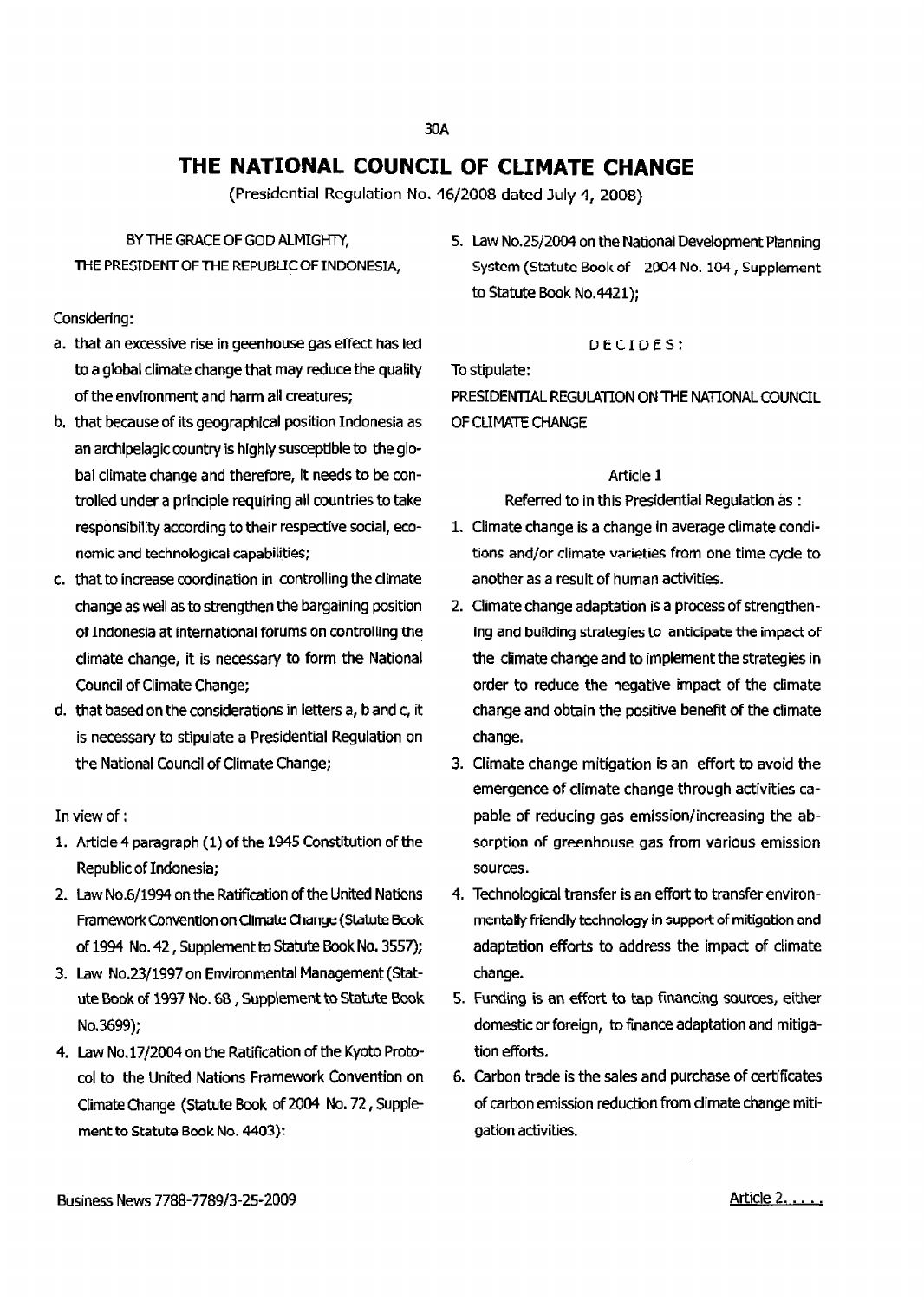## Article 2

To coordinate climate change control efforts and strengthen the bargaining position of Indonesia at International forums in controlling the climate change, THE NA-TIONAL COUNCIL OF CLIMATE CHANGE shall be formed.

#### Article 3

THE NATIONAL COUNCIL OF CLIMATE CHANGE as referred to in Article 2 shall be tasked with:

- a. formulating national policies, strategies, programs and activities on climate change control efforts;
- b. coordinating activities in carrying out climate change control activities covering adaptation, mitigation, technological transfer and funding;
- c. formulating policies on the mechanism and procedure of carbon trade;
- d. monitoring andevaluating the implementation of policies on climate change control efforts;
- e. strengthening the bargaining position of Indonesia to encourage developed nations to take greater responsibilities in climate change control efforts.

#### Article 4

THE NATIONAL COUNCIL OF CLIMATE CHANGE shall be made up of :

- : The President of the Republic of Indonesia; 1. TheCoordinating Minister for People's Welfare; b. Deputy Chairmen a. Chairman
	- 2. The Coordinating Minister for the Economy
- c. Executive Chairman/ Member
- d. Members
- : 1. The Minister/State **Secretary**

: Ir. Rachmat Witoelar

- 2. The Cabinet Secretary 3, The State Minister for the Environment
- 4. The Finance Minister
- 5. The Home Affairs Minister
- 6. The Foreign Minister
- 7. The Energy and Mineral Resources Minister
- 8. The Forestry Minister
- 9. The Agriculture Minister
- 10. The Industry Minister
- 11. The Public Works Minister
- 12. The State Minister for National Development Planning/Chairman of the National Development Planning Agency
	- (BAPPENAS)
- 13. The Marine Affairs and Fisheries Minister
- 14. The Trade Minister
- 15. The State Minister for Research and **Technology**
- 16. The Transportation Minister
- 17. The Health Minister
- 18. The Head of the Meteorology and Geophysics Agency

#### Article<sub>5</sub>

- (1) In carrying out its tasks, THE NATIONAL COUNCIL OF CUMATE CHANGE shall be assisted by a number of working groups.
- (2) The working groups as referred to in paragraph  $(1)$ shall consist of:
	- a. Adaptation Working Group;
	- b. Mitigation Working Group;
	- c. Technological Transfer Working Group;